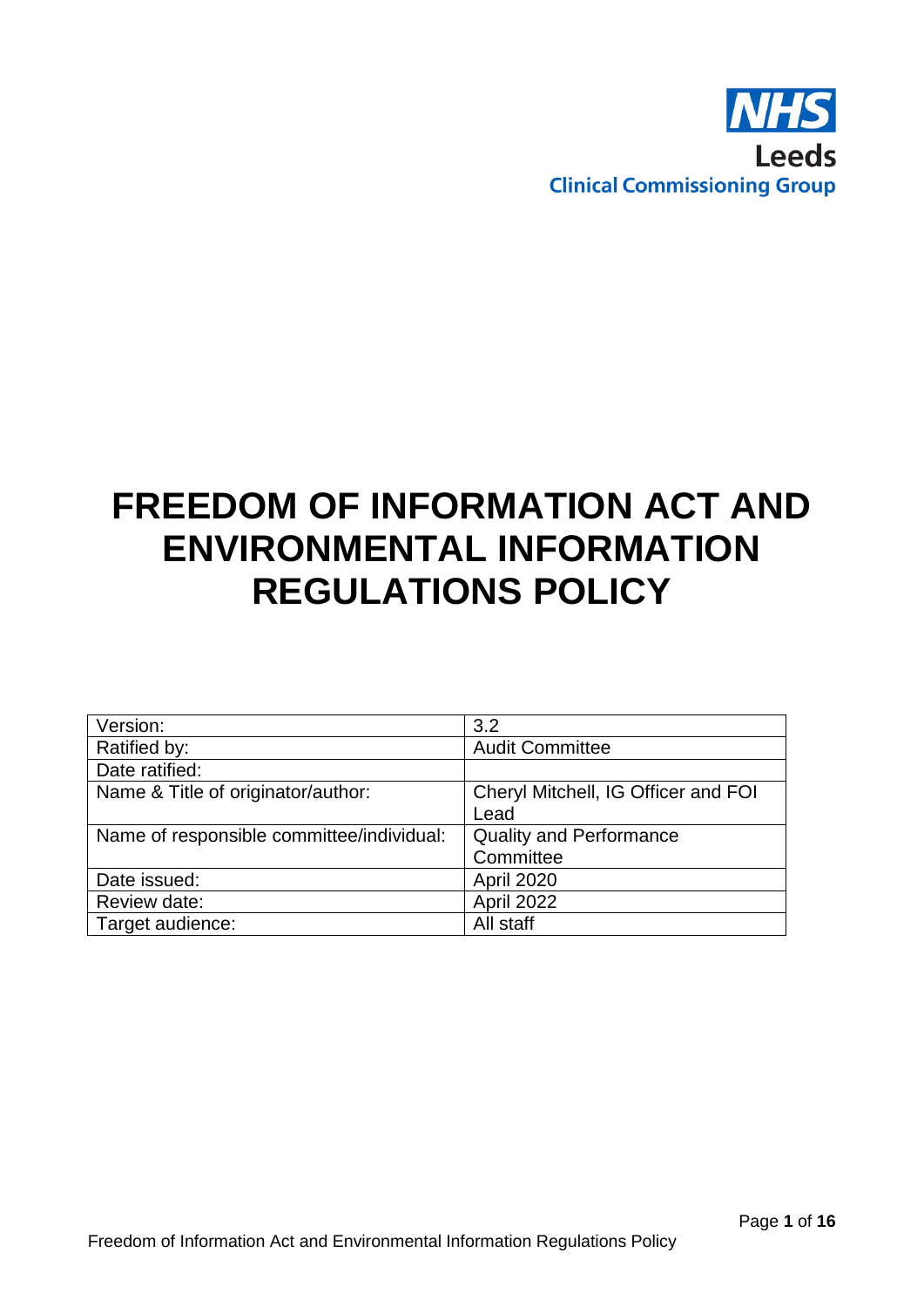## **Equality Impact Assessment**

In applying this policy, the organisation will have due regard for the need to eliminate unlawful discrimination, promote equality of opportunity, and provide for good relations between people of diverse groups, in particular on the grounds of the following characteristics protected by the Equality Act (2010); age, disability, gender, gender reassignment, marriage and civil partnership, pregnancy and maternity, race, religion or belief, and sexual orientation, in addition to offending background, trade union membership, or any other personal characteristic. A single Equality Impact Assessment is used for all policies and procedures.

This document has been assessed to ensure consideration has been given to the actual or potential impacts on staff, certain communities or population groups.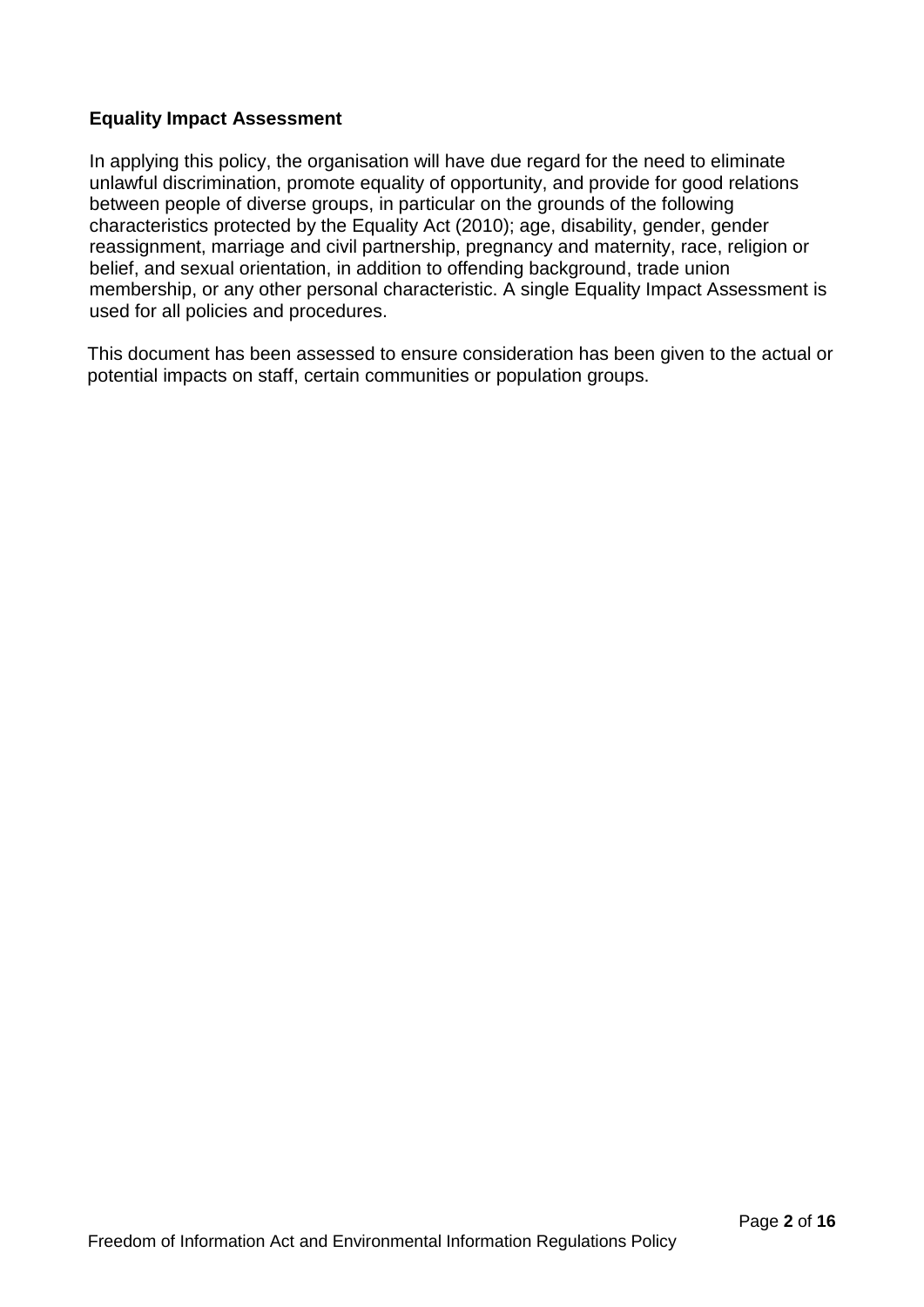## **Contents**

| <b>Section</b>   | <b>Title</b>                                                   | Page                    |
|------------------|----------------------------------------------------------------|-------------------------|
| 1.               | <b>INTRODUCTION</b>                                            | 4                       |
| 2.               | <b>DEFINITION OF TERMS</b>                                     | 4                       |
| 3.               | <b>KEY LEGISLATION</b>                                         | $\overline{\mathbf{5}}$ |
| 3.1              | The Freedom of Information Act (2000)                          | $\overline{5}$          |
| 3.2              | Environmental Information Regulations (2004)                   | 6                       |
| 4.               | <b>AIMS</b>                                                    | $6\phantom{1}$          |
| 5.               | <b>SCOPE</b>                                                   | $\overline{\mathbf{6}}$ |
| 6.               | <b>ACCOUNTABILITY AND RESPONSIBILITIES</b>                     | $\overline{7}$          |
| 6.1              | <b>Information Governance</b>                                  | $\overline{7}$          |
| 6.2              | Provision of FOI and EIR services                              | 8                       |
| 7.               | <b>KEY REQUIREMENTS</b>                                        | 8                       |
| 7.1              | <b>General Right of Access</b>                                 | 8                       |
| 7.2              | Processing of FOI and EIR requests                             | $\overline{8}$          |
| 7.3              | Transferring a request                                         | 9                       |
| 7.4              | Consulting with third parties                                  | 9                       |
| 7.5              | FOI and EIR fees                                               | 9                       |
| 7.6              | Public interest tests.                                         | $\overline{10}$         |
| 7.7              | Personal information                                           | 10                      |
| 7.8              | Re-use regulations                                             | 11                      |
| 8.               | ADVICE AND ASSISTANCE TO APPLICANTS                            | 11                      |
| 9.               | <b>PUBLICATION SCHEME</b>                                      | 11                      |
| 9.1              | Legal basis                                                    | 11                      |
| 9.2              | <b>Classes of Information</b>                                  | 11                      |
| $\overline{9.3}$ | Maintenance of the Publication Scheme                          | 11                      |
| 9.4              | Approval of Documents for Inclusion in the Publication Scheme  | 12                      |
| 10.              | <b>FOI AND EIR COMPLAINTS</b>                                  | 12                      |
| 11.              | <b>RECORDS MANAGEMENT</b>                                      | 12                      |
| 12.              | <b>CONTRACTUAL CLAUSES</b>                                     | 13                      |
| 13.              | <b>COPYRIGHT</b>                                               | 13                      |
| 14.              | <b>TRAINING</b>                                                | 13                      |
| 15               | <b>IMPLEMENTATION AND DISSEMINATION</b>                        | 14                      |
| 16.              | <b>MONITORING COMPLIANCE WITH &amp; THE EFFECTIVENESS</b>      | 14                      |
|                  | OF THE POLICY                                                  |                         |
| 17.              | <b>HELP FOR STAFF</b>                                          | 14                      |
| 18.              | <b>INCIDENT REPORTING</b>                                      | 14                      |
| 19.              | <b>ASSOCIATED DOCUMENTS</b> (Policies, protocols & procedures) | 14                      |
| 20.              | <b>KEY LEGISLATION AND GUIDANCE</b>                            | 15                      |
| 20.1             | <b>Legal References</b>                                        | 15                      |
| 20.2             | <b>Guidance and other References</b>                           | 16                      |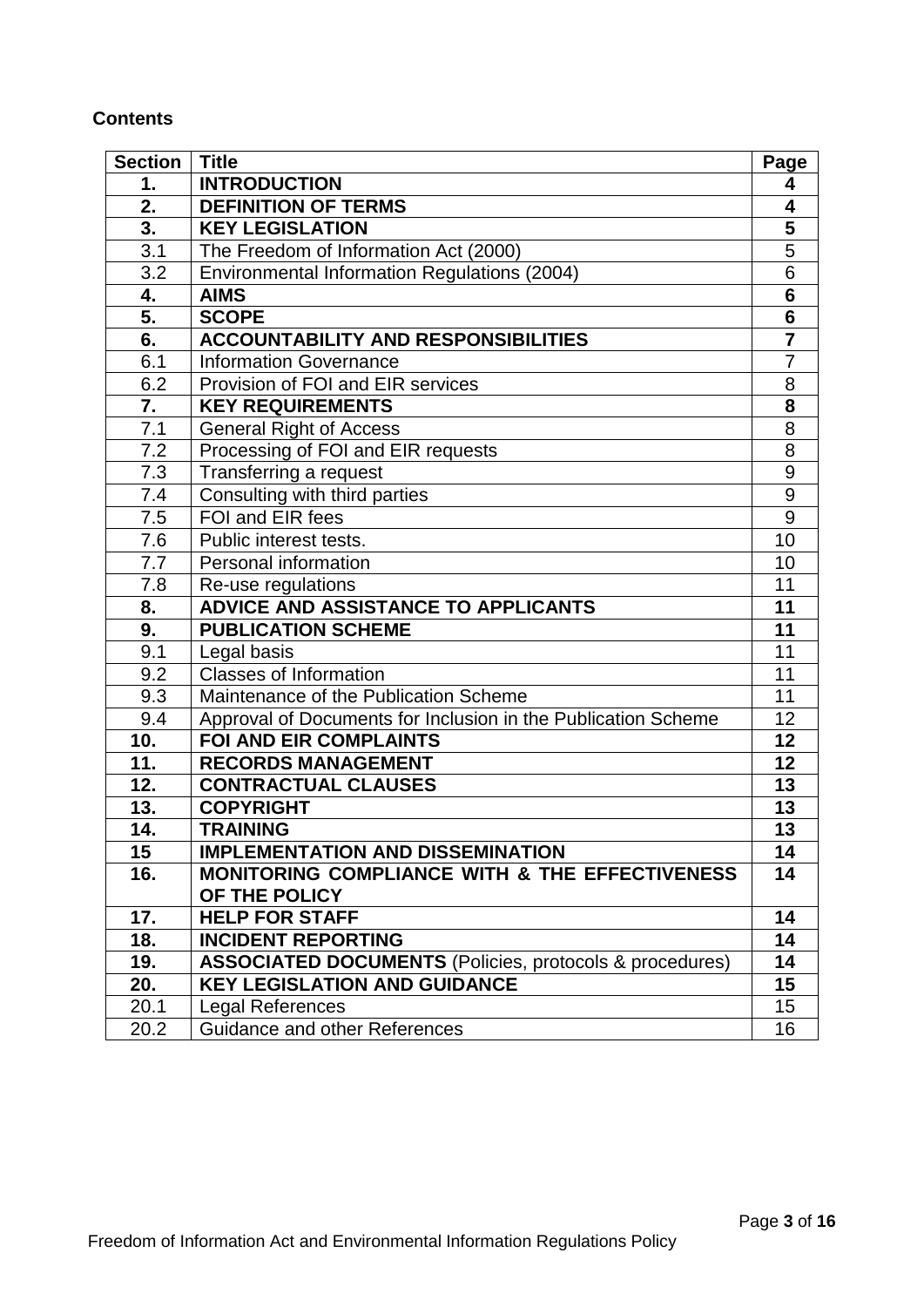# **FREEDOM OF INFORMATION ACT AND ENVIRONMENTAL INFORMATION REGULATIONS POLICY**

## **1. INTRODUCTION**

This document sets out the policy requirements in terms of the Freedom of Information (FOI) Act and Environmental Information Regulations (EIR) for NHS Leeds Clinical Commissioning Group (CCG).

These two pieces of legislation place an obligation on public authorities (such as the CCG) to make available to anyone, anywhere in the world, information that is held by those public authorities. Access to information can be made by individuals or organisations requesting specific information or by accessing information made available by the public authority through the Publication Scheme, which is a specific part of the organisational website.

The policy sets out how the CCG meets those obligations and details the key responsibilities and requirements of the CCG.

This policy reflects the CCG's support of the principle that openness should be the norm in public life, however, individuals have a right to privacy and confidentiality, so this policy does not overturn the Data Protection Legisltion or other statutory provisions that prevent disclosure of personal information. The release of such information in specific circumstances will be dealt with under the provisions of the FOI Act, the Data Protection Act 2018 and the Common Law Duty of Confidentiality). The CCG must still be able to carry out its duties effectively and to ensure that the exemptions and exceptions outlined in the FOI Act and EIR Regulations respectively will be applied appropriately.

Failure to adhere to this policy may result in disciplinary action and where necessary referred to the appropriate regulatory bodies where conditions of the FOI Act or EIR Regulations are not complied with.

## **2 DEFINITION OF TERMS**

The Act: refers to the Freedom of Information Act 2000

FOI and FOIA: acronyms for the Freedom of Information Act 2000

DPA: acronym for the Data Protection Act 2018, which received Royal Assent on 25th May 2018 and which has replaced the previous Data Protection Act 1998.

GDPR: refers to the General Data Protection Regulation (EU) 2016/679, which came into force on 25th May 2018 and which replaced the Data Directive 95/46/EC.

EIR: an acronym for Environmental Information Regulations 2004

Page **4** of **16** ICO: is an acronym for the Information Commissioner's Office. This is the supervisory authority for Freedom of Information, Environmental Information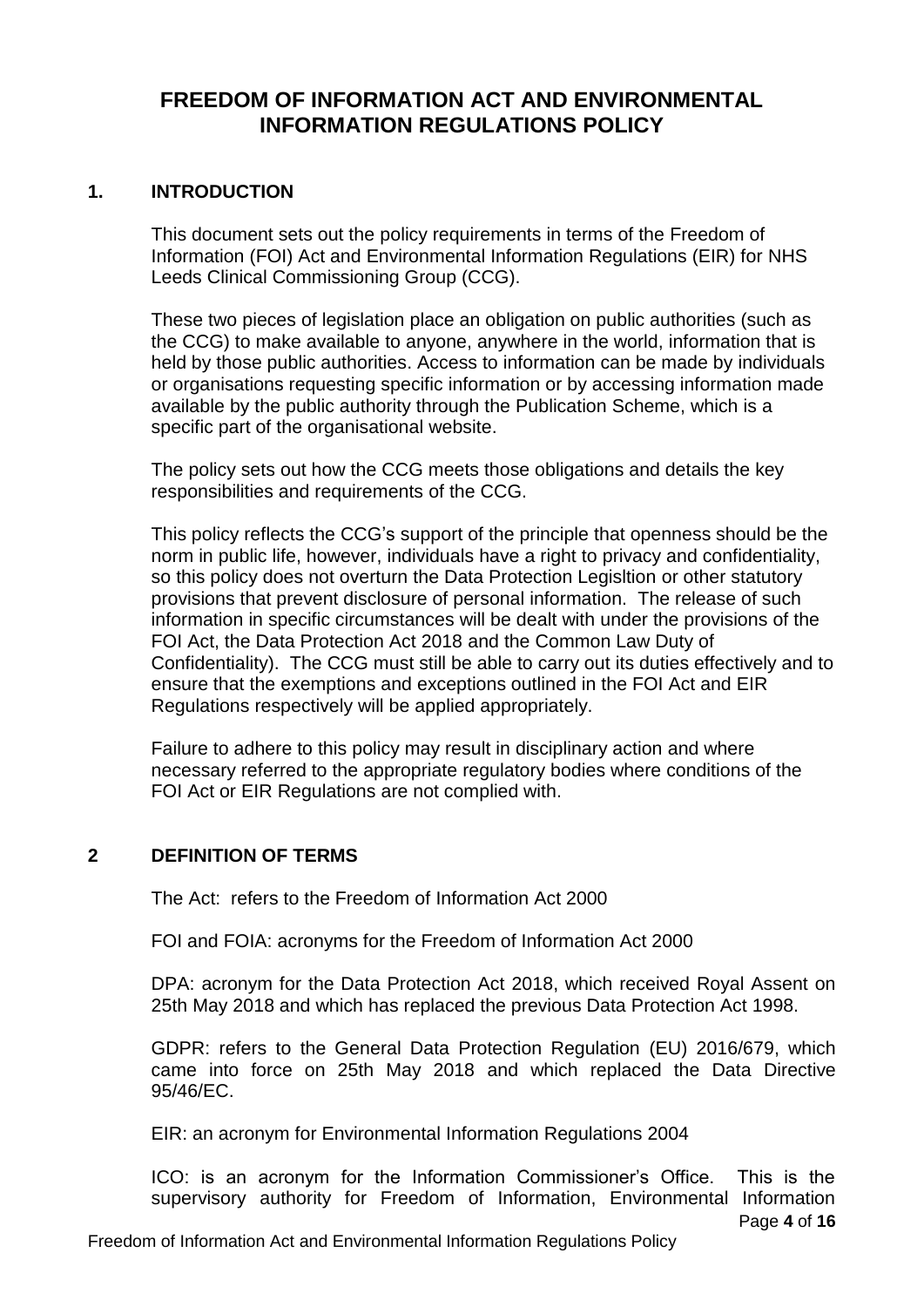Regulations, the DPA and the GDPR.

'Exemption' refers to provisions within FOI that define particular types of information that public authorities may be obliged or may choose not to disclose. These may be absolute or qualified exemptions.

'Exception' refers to provisions within EIR that define particular types of information that public authorities may be obliged or may choose not to disclose.

'Public Interest Test' is required for qualified exemptions and exceptions to determine whether the public interest is best served by disclosing or withholding the information in question. A similar test may also be applied under the DPA and the GDPR to consider the public interest factors in disclosing or withholding the information of third parties which has been requested under FOI or EIR.

'Publication Scheme' concerns the CCGs' legal requirement to compile and make available information it has in its possession and that they will routinely and proactively provide to the public.

## **3. KEY LEGISLATION**

#### **3.1 The Freedom of Information Act (2000)**

The Freedom of Information Act (2000) is part of the Government's commitment to greater openness in the public sector. It enables members of the public to scrutinise the decisions of public authorities more closely and ensure that services are delivered properly and efficiently. The FOI Act replaces the non-statutory Code of Practice on Openness in the NHS.

The main features of the FOI Act are:

- A duty on every public authority to adopt and maintain a publication scheme.
- A general right of access to all recorded information held by public authorities (such as the CCG) subject to exemptions and conditions set out in the FOI Act.
- That the Information Commissioner's Office will oversee the implementation and compliance with the FOI Act and associated legislation and regulations.
- A 20 working day deadline to respond to a request for information
- There are 24 exemptions (Absolute and Qualified) within the FOI Act which could mean (if any are applicable) that certain information is not released (in response to a request) or is not published.
- Arrangements in respect of costs and fees.
- Arrangements for enforcement and appeal.
- A duty to provide advice and assistance to people who wish to make, or have made requests for information.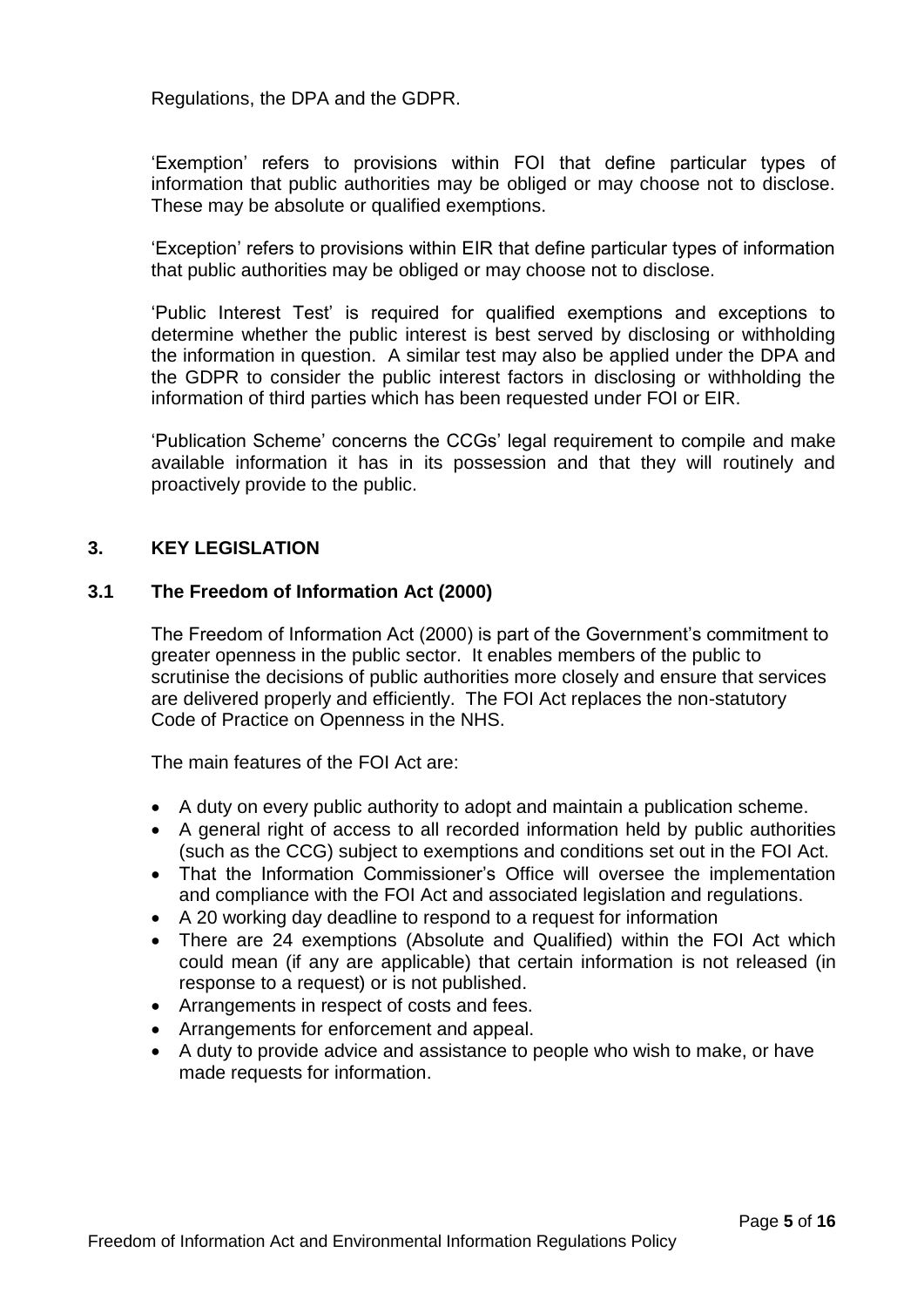## **3.2 Environmental Information Regulations (2004)**

Certain categories of public information are covered by the Environmental Information Regulations (2004). The EIR Regulations cover information related to the environment such as emissions, land use, pollution, waste disposal etc. The regulations are similar to FOI but there is an even greater presumption of disclosure, exceptions (similar to FOI exemptions) are fewer and requests can be made verbally.

## **4. AIMS**

The aims of this policy are to:

- Ensure all requests for information are dealt with consistently and receive a high quality response
- Ensure that the CCG complies with all relevant regulations, laws and guidance.
- Ensure staff at all levels are aware of their responsibilities with regards to the FOI, the DPA, EIR and GDPR, be it in directing any queries to the appropriate person/department, or in ensuring they provide information requested promptly;
- Ensure legal timescales are met
- Ensure that the Senior Information Risk Owner (SIRO) under delegated authority from the Governing Body is fully informed on the operation of the FOI, the DPA, the EIR and GDPR.
- Ensure the CCG meets its legal obligations in terms of the FOI Act and Protection of Freedoms Act 2012 to develop and improve the organisation's publication scheme and website

## **5. SCOPE**

This policy must be followed by all staff who work for or on behalf of the CCG including those on temporary or honorary contracts, secondments, volunteers, pool staff, Governing Body members, students and any staff working on an individual contractor basis or who are employees for an organisation contracted to provide services to the CCG. The policy is applicable to all areas of the organisation and adherence should be included in all contracts for outsourced or shared services. There are no exclusions.

This policy covers:

All aspects of recorded information held by the CCG, or on behalf of the CCG including (but not limited to):

- Patient/Client/Service User information of a general, non-personal nature
- Certain types of Personnel/Staff information, especially where this concerns senior executives and board members
- Organisational and business sensitive information
- Structured and unstructured record systems electronic and paper respectively
- Photographic images, digital, text or video/audio recordings including CCTV
- All information systems purchased, developed and managed by/or on behalf of, the organisation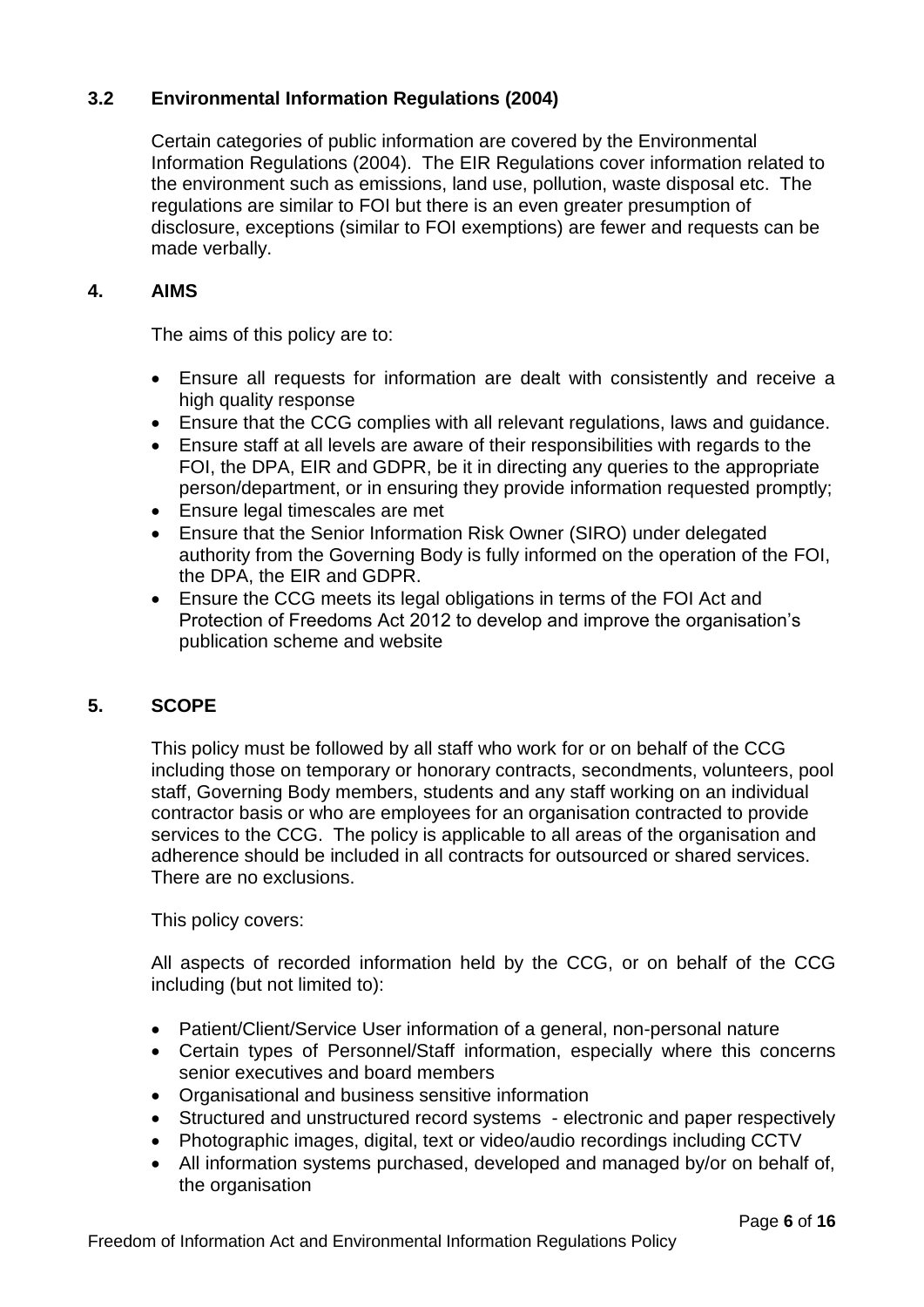- Information held on paper, floppy disc, CD, USB/Memory sticks, computers laptops, tablets, mobile phones and cameras
- All information held by the CCG, including most documents and information that have been supplied by other organisations
- All documents created in the course of staff duties (even personal e-mails and potentially including information held on private equipment) will fall within the scope of the Data Protection Act and the GDPR (from 25th May 2018), and may also fall within the scope of the FOI Act or the EIR.

## **6. ACCOUNTABILITY AND RESPONSIBILITIES**

## **6.1 Information Governance**

There are a number of key information governance roles and bodies that the CCG needs to have in place as part of its Information Governance Framework, these are:

- Governing Body
- Quality and Performance Committee / Audit Committee
- Accountable Officer
- Senior Information Risk Owner
- Caldicott Guardian
- Data Protection Officer
- Information Asset Owner
- Information Asset Administrator
- Heads of Service
- All employees

Accountability and responsibility are set out in more detail in the Information Governance Strategy and the Information Governance Policy and Management Framework which must be read in conjunction with this policy.

In respect of compliance with the FOI Act and EIR and, in particular with the processing of requests and holding of information, all employees have the following specific responsibilities:

- Be aware of the CCG procedure for dealing with FOI and EIR requests.
- Be aware what constitutes an FOI or EIR request.
- Be aware of the key elements of the FOI Act and EIR such as the 20 working day deadline for responding to requests
- That where an employee is in receipt of what constitutes a FOI or EIR request that employee passes it on to the FOI/EIR processing team as soon as possible.
- That where an employee is in any doubt whether a request is a request under FOI or EIR that employee must seek guidance as soon as possible (See Section 17 of this policy (Help for Staff).
- That where an employee is asked for information from the FOI/EIR processing team or IG service provider, that employee must either: provide information (in line with the agreed procedure for doing so), inform the FOI/EIR processing team that he/she does not hold the information, refer the FOI/EIR processing team to the member of staff that may hold the information, liaise with the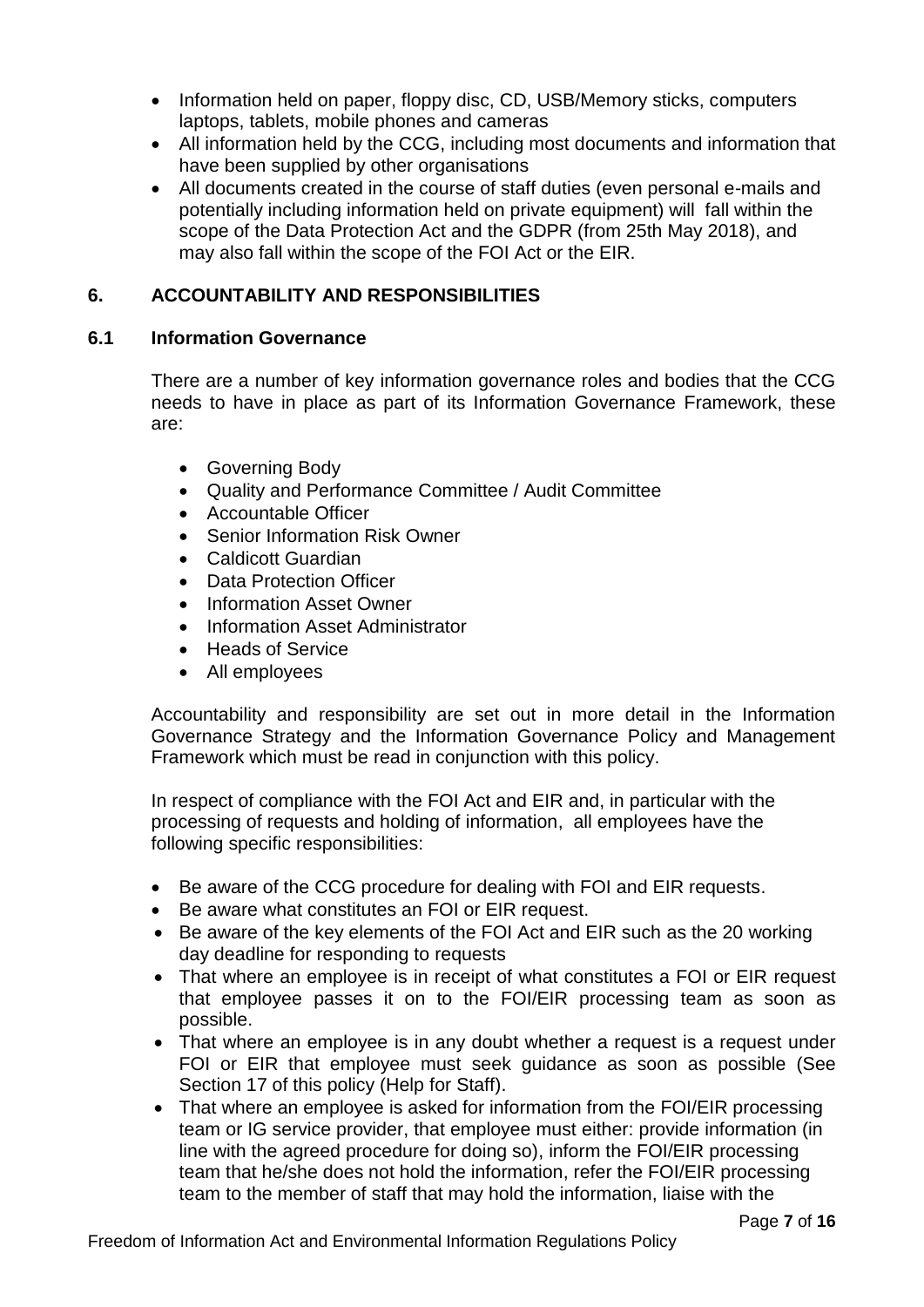relevant CCG contact about providing the information.

- That where an employee holds information which has been asked for by FOI/EIR processing team and the employee has concerns as to the release of the information the employee raises those concerns with the FOI/EIR processing team or line manager.
- To be aware that information held in your personal or departmental information filing systems could be requested under the FOI Act or EIR.
- To organise records in a way that means information is easily accessible and referenced in a clear and concise manner (see Section 11 of this policy on Records Management).
- To provide relevant information as required for inclusion within the CCG's Publication Scheme.

## **6.2. Provision of FOI and EIR services**

The responsibility for responding to requests within legal deadlines and for making information available through the Publication Scheme remains with the CCG.

## **7. KEY REQUIREMENTS**

This section sets out the key requirements in order for the CCG to meet its legal obligations relating to the FOI Act and EIR.

## **7.1. General Right of Access**

FOI and EIR give a general right of access to recorded information held by the CCG. Any person who makes a written request has the right to be informed in writing whether the CCG holds the information requested and; if the CCG holds that information, have it communicated to them unless a valid exemption (or exception) or other condition applies.

Personal data processed as a condition of this General Right of Access has a lawful basis under Article 6 (1) (c) of the GDPR, 'compliance with a legal obligation' underpinned by Section 8(c) of the DPA "the exercise of a function conferred on a person by an enactment or rule of law", the statutes in question being the FOIA and EIR .

As recommended in the Lord Chancellor's Code of Practice issued under Section 45 of the Act, the CCG will set out how requests for information will be handled, and this can be found in the accompanying FOI and EIR procedures which will be made available to the public.

## **7.2. Processing of FOI and EIR requests**

The procedures and timescales for processing of FOI and EIR requests and the key features of the FOI Act and EIR can be seen in the accompanying FOI and EIR procedures.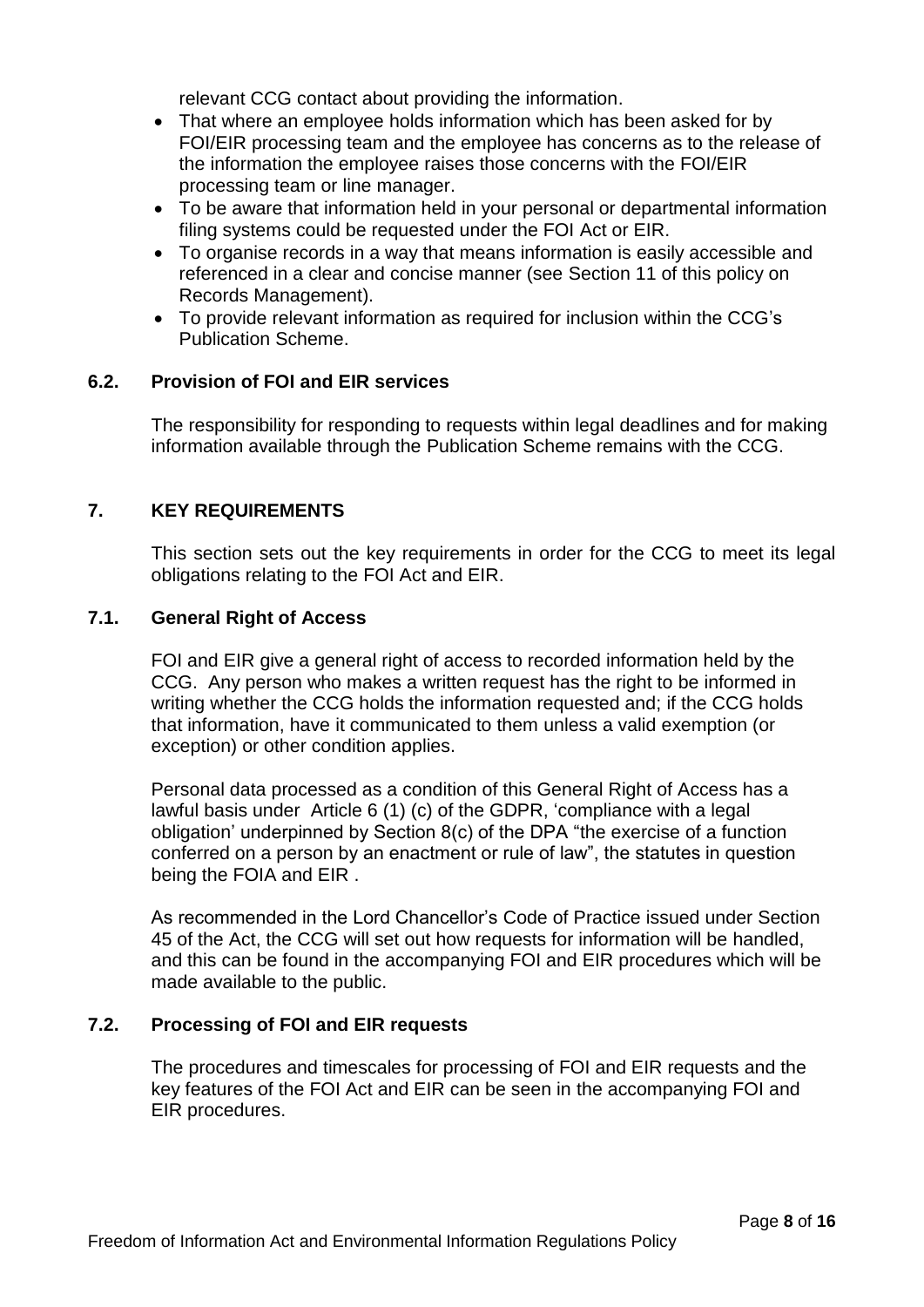## **7.3. Transferring a request**

Under the FOI Act, all or part of a request can be transferred to another public authority if it becomes apparent that the CCG does not hold the information concerned, but only where the other authority confirms that it holds that information. The CCG does not avail itself of this option, preferring instead to redirect the applicant to the appropriate authority. Similarly a transfer can also take place from another authority into the CCG which the CCG would be obliged to accept if the information is held.

#### **7.4. Consulting with third parties**

Where information which has been requested contains information about third parties, the CCG will liaise with the third parties about their views on any information they do not wish released. The public authority should record their consideration of these requests but is under no legal obligation to comply.

#### **7.5. FOI and EIR fees**

The CCG does not charge applicants for providing them with information. However, there are a few instances where a public authority could charge fees such as for photocopying and printing a large amount of information.

Regulation 4(3) of the Fees Regulations states that a public authority can only take into account the costs it reasonably expects to incur in carrying out the following permitted activities in complying with the request:

Where a request would exceed the appropriate limit as defined in the Freedom of Information and Data Protection (Appropriate Limit and Fees) Regulations 2004, the CCG can charge a fee in respect of the time it would take to:

- determine whether the information is held,
- to locate that information,
- to retrieve the information and
- to edit or extract the information from documents in which it is contained

The above-mentioned Fees Regulations sets the appropriate limit for the CCG at 18 hours and the cost of staff time is a standard £25 per person, per hour. 'Redaction', cannot be included as part of the costs of extracting the requested information.

The appropriate limit can also apply where the CCG receives two or more similar or the same basic requests from the same applicant (or a group of applicants which appears to be acting in concert) within a period of 60 working days from the date of the first request. In such cases the time taken to perform all the above tasks can be aggregated from across those requests.

There is no ability to make an appropriate limit charge under EIR, although the appropriate limit estimate can support the exception available under Regulation 12 (4) (b) of the EIR where the request is deemed to be manifestly unreasonable.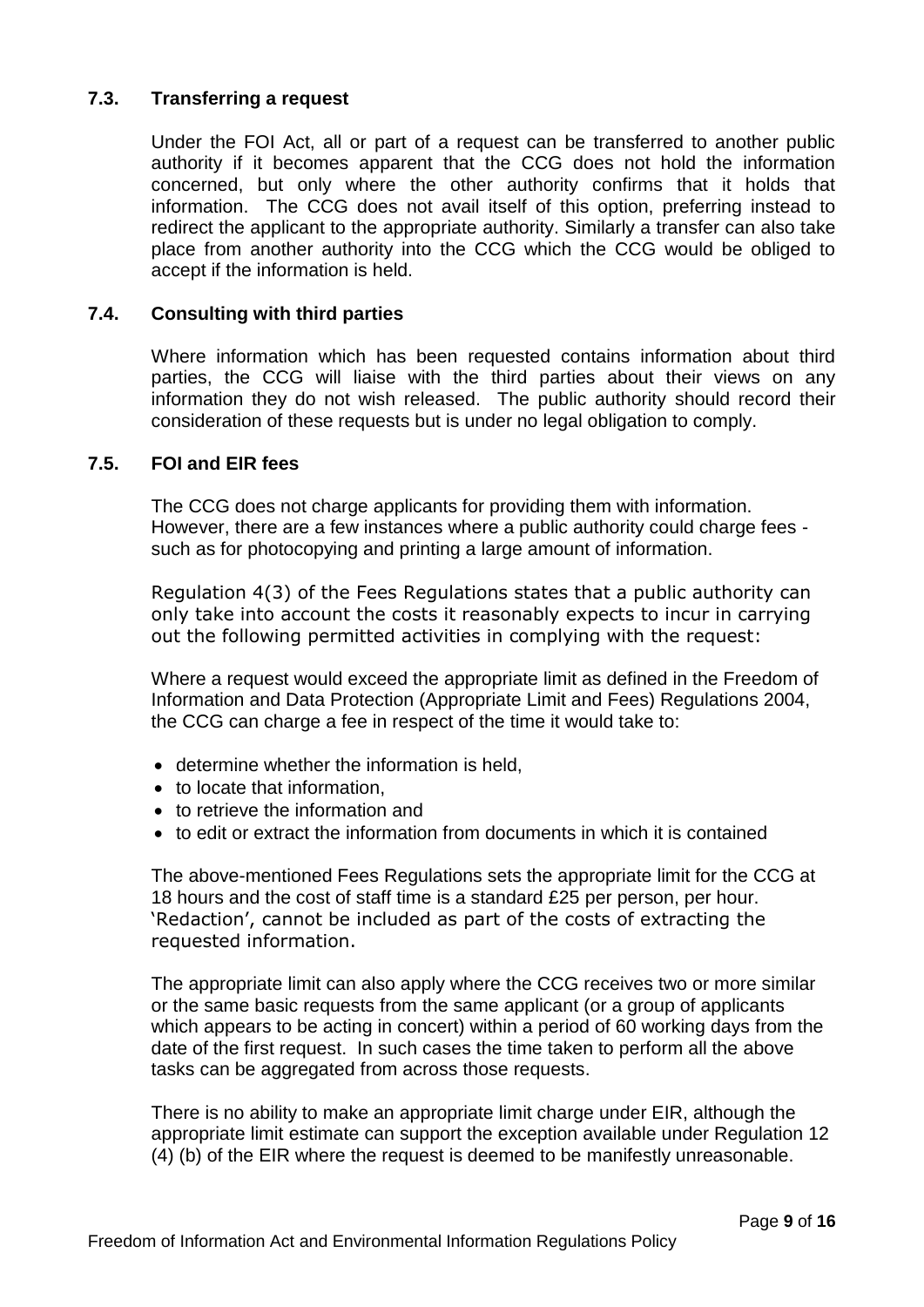## **7.6. Public interest tests.**

The public interest test must be considered in every case where a qualified exemption applies. The Information Commissioner states that:

"In effect something in the public interest is something which serves the interests of the public. When applying the test, the public authority is simply deciding whether in any particular case it serves the interests of the public better to withhold or to disclose information."

The public interest test will vary with each request and the exemption being considered. Factors to consider often include ensuring honesty, accountability, transparent decision making and the absence of bias. The CCG will consider the public interest test on a case by case basis. It will seek advice from relevant professionals as necessary (this may include colleagues and legal advice). The public interest test does not include protecting an authority or individual from embarrassment.

In certain circumstances there may be a public interest test in releasing personal data which would normally be subject to an absolute exemption. An example of this would be the remuneration and expenses of Governing Body members.

The FOI team are available to help teams should a Public Interest Test be needed to ensure arguments for and against releasing information is collated appropriately.

## **7.7. Personal information**

When a request is received and the person requesting the information is the subject of the information, the request needs to be dealt with under the Right of Access provisions of Article 15 of the GDPR and Section 2 (1) (b) of the DPA. The CCG has a documented and approved Subject Access Request which applies to this kind of request.

The GDPR also grants applicants new rights to their own data, Articles 12-23. These rights are available under the Data Rights Policy for further information.

If a request for information is received and the information includes personal data about someone other than the applicant without their consent, there is an absolute exemption under FOI/EIR in line with the provisions of Article 5 (a) of the GDPR (or Articles 6 (a) and 9 (a) in the case of special category data).

However in certain circumstances the CCG must still consider whether disclosure would be in the public interest. In such circumstances the CCG will undertake to ensure that all requests for personal information contained with an FOI/EIR request are handled in consultation with the subject concerned and advice from the SIRO, DPO and Caldicott Guardians will be obtained as appropriate. The CCG will endeavour to balance an individual's right to privacy with the accountability which goes with working in the public sector and which underlies the FOI Act and EIR.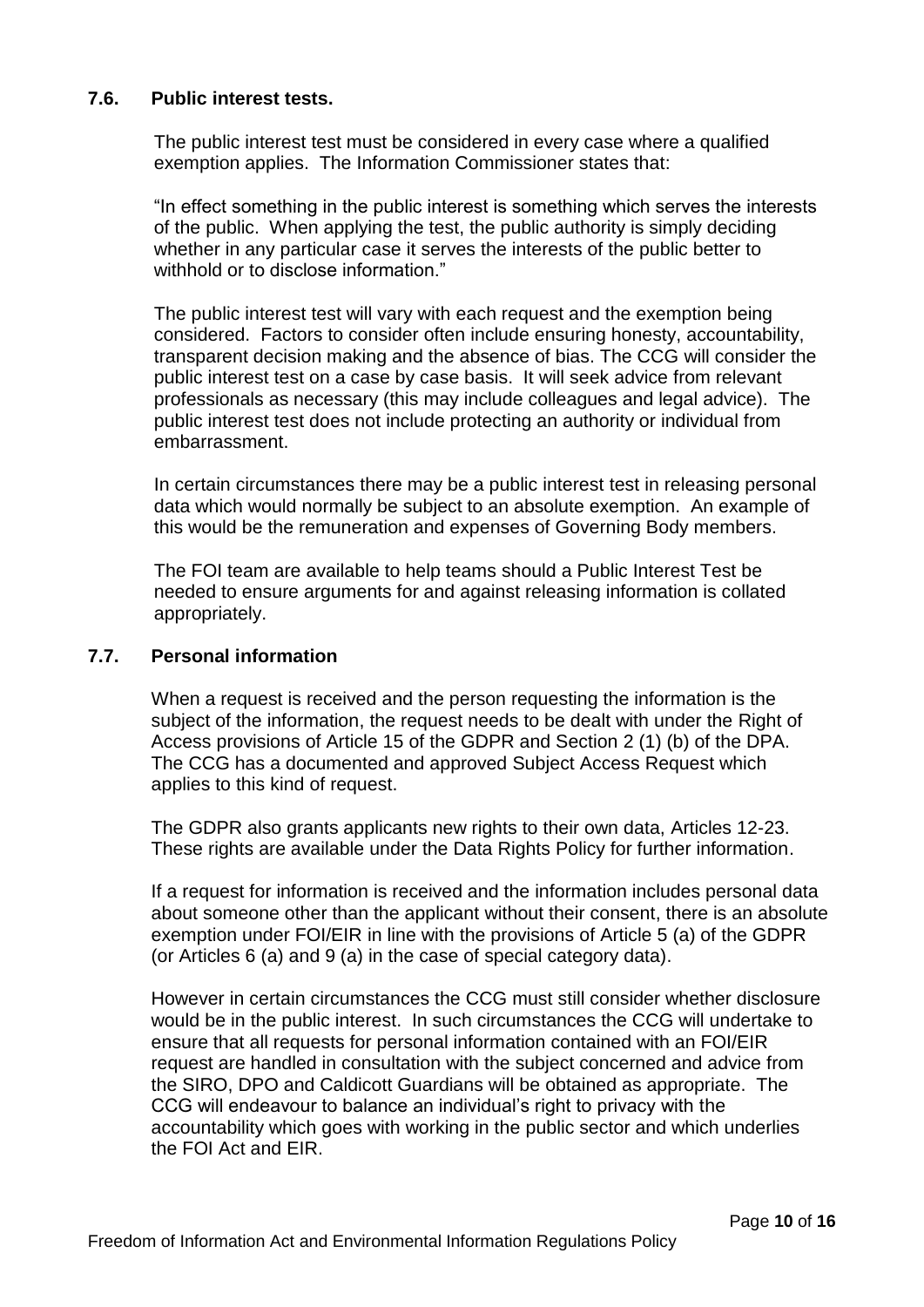## **7.8. Re-use regulations**

The Re-use of Public Sector Information Regulations 2015 give the public the right to re-use all information produced, held or disseminated as part of that authority's public task, unless the information itself is exempted/excepted or unless Copyright for the information belongs to a third party such as another authority or the Crown. The Regulations also encourage authorities to provide an open, non-restrictive licence for this re-use. These regulations will apply mainly whenever an applicant wishes to re-use the information requested in a FOI request.

## **8. ADVICE AND ASSISTANCE TO APPLICANTS**

FOI and EIR require the CCG to provide advice and assistance to applicants and would-be applicants. This includes providing guidance on how to find information from within the Publication Scheme and redirecting applicants to other public authorities. It also includes ensuring applicants are aware of the CCG's internal review process as well as the right to complain to the ICO. The CCG will undertake this alongside other statutory duties including, but not limited to, the Disability Discrimination Act 1995 and the Equality Act 2010.

## **9. PUBLICATION SCHEME**

#### **9.1 Legal basis**

The CCG is required to publish a range of information it holds by setting up, maintaining and expanding a Publication Scheme. This Publication Scheme sets out categories of information that the CCGs undertake to publish, based on the ICO's Model Publication Scheme and in compliance with provisions contained in the Protection of Freedoms Act 2012.

## **9.2. Classes of Information**

Classes of information should not be added or removed without the approval of the Information Commissioner.

The current classes of information are:

- Who we are and what we do
- What we spend and how we spend it
- What are our priorities and how are we doing
- How we make decisions
- Our policies and procedures
- Lists and registers
- The services we offer

Brief outlines of these classes are contained in the Scheme.

#### **9.3 Maintenance of the Publication Scheme**

Page **11** of **16** The Scheme covers a wide range of information from all areas of the organisation. It is the responsibility of each Head of Service and with the assistance of the Communications Team to ensure that up to date information is provided so that the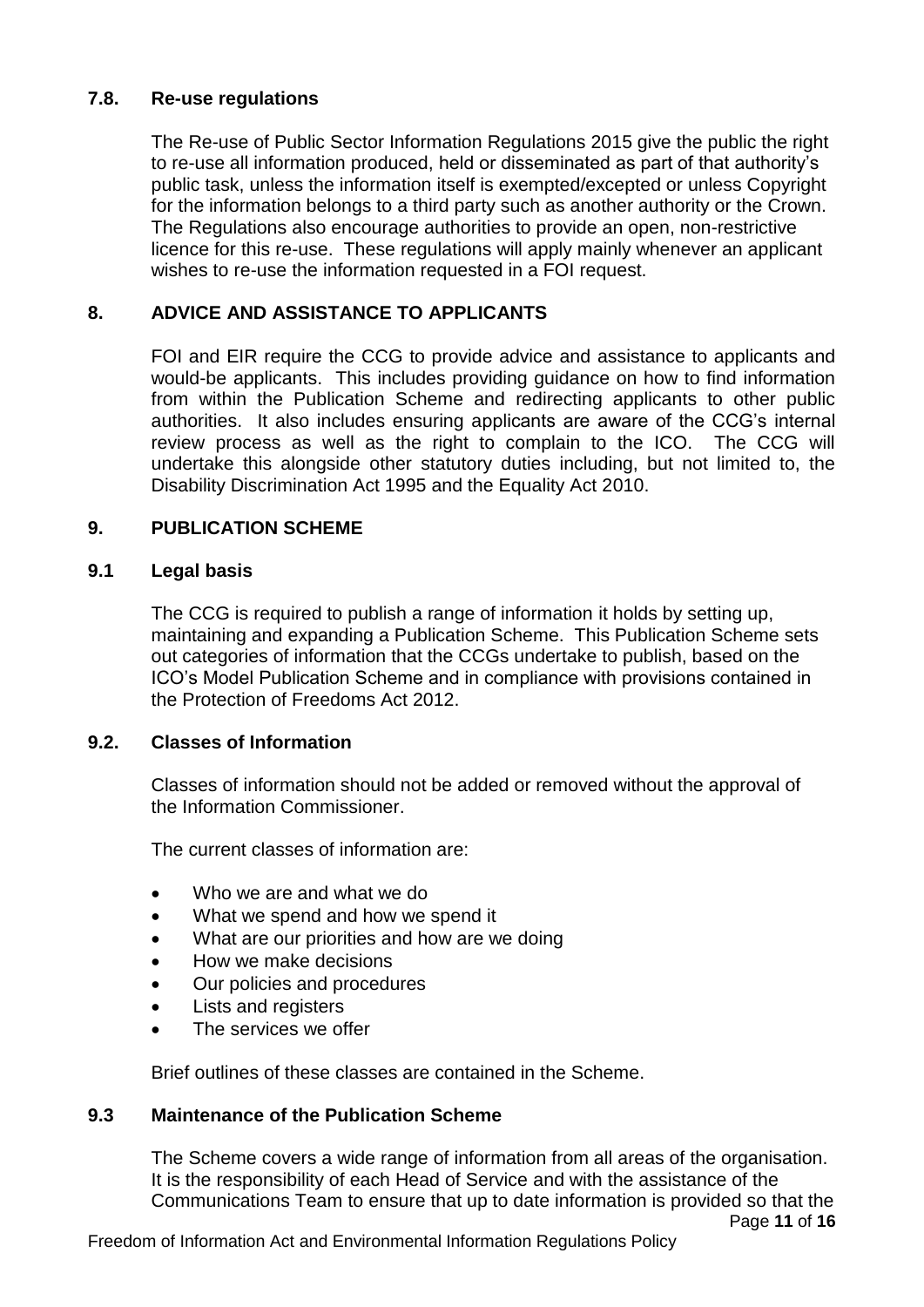Scheme can be kept up to date. This is especially important with documents such as policies and procedures and information leaflets. It will be assumed that the appropriate managers are satisfied with current documents unless they state otherwise.

Responsibility for the CCG's Publication Scheme falls under Corporate Governance duties. The CCG's Publication Scheme can be found on the CCG's website and can be made available in hard copy.

## **9.4 Approval of Documents for Inclusion in the Publication Scheme**

The documents available through the scheme will be the final approved versions only. The Publication Scheme will be an evolving and updated series of web pages and, as a result, members of staff are encouraged to recommend information for inclusion.

The Publication Scheme needs to be updated and maintained to ensure that information posted online continues to be accurate and the most recent versions of documents are posted.

For any information that is (or is intended to be) made available in the public domain (on the CCG website or otherwise), the information must not be subject to any FOI Act exemption or EIR exception or condition which restricts the release of information. To obtain guidance on the application of exemptions see contact details in Section 17 of this policy (Help for Staff).

## **10. FOI AND EIR COMPLAINTS**

Where complaints about the handling of a request for information or operation of the publication scheme are received by the CCG, these will be processed by the FOI and EIR service provider acting in conjunction with managers from the CCG as nominated by the CCG's service lead. They will follow the Internal Review process for complaints about requests, in line with those conditions set out in the Lord Chancellor's Code of Practice on the Discharge of Public Authorities' Functions under Part I of the FOIA, issued under Section 45 of the FOIA (November 2002).

## **11. RECORDS MANAGEMENT**

Good records management is a key component in complying with requests for information. Staff need to organise records in such a way that information can be accessed quickly and easily. The CCG has a Records Management Policy and supporting guidelines which provide comprehensive guidance for the management of all records and are consistent with:

- The Records Management Code of Practice Department of Health 2006
- The Lord Chancellor's Code of Practice on the Management of Records, issued under Section 46 of the FOIA (November 2002)

Records and information should be held in line with the retention schedule contained within the Information Governance Alliance (IGA) Records Management Code of Practice for Health and Social Care 2016. Where a request is received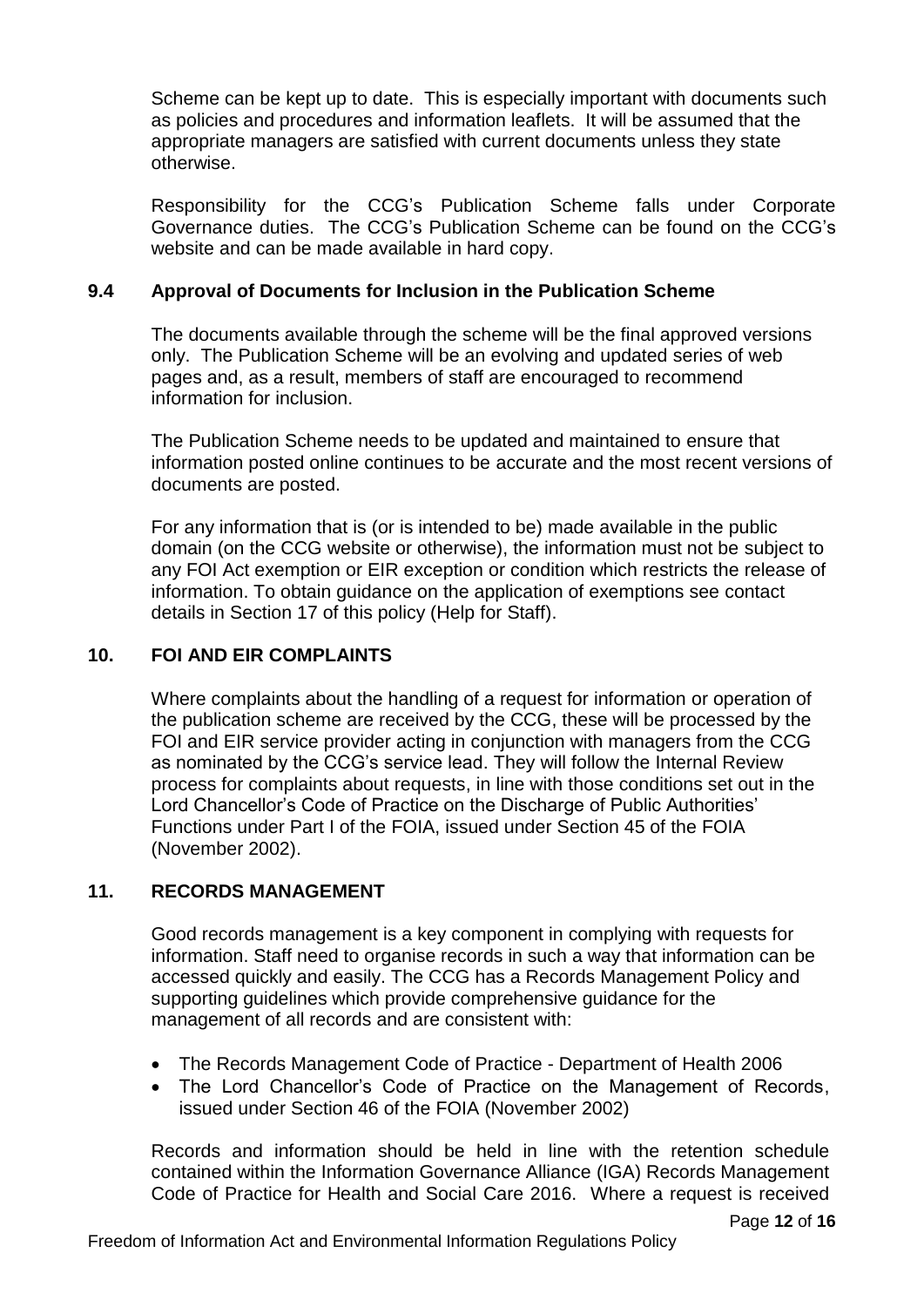and the requested information is still held by the CCG, it would be an offence to destroy that information.

## **12. CONTRACTUAL CLAUSES**

When entering into contracts the CCG will limit the contractual terms which are intended to restrict the disclosure of information held by the CCG. The CCG will still need to meet its obligations under the FOI Act and EIR for information that it holds, regardless of whether the information was produced by another agency. Therefore, contracts made between the CCG and other organisations need to include relevant clauses in which it is made clear that the CCG needs to meet its legal obligations for the information that it holds and would only consider not releasing information where an exemption or condition of the legislation restricts release of the information.

#### **13. COPYRIGHT**

Any information supplied under FOI/EIR continues to be protected by the Copyright, Designs and Patents Act 1988. A statement to this effect must be included whenever information is released under FOI/EIR.

#### **14. TRAINING**

The CCG will take all reasonable steps to ensure that staff are aware of policies, protocols, procedures and legal obligations relating to FOI and EIR. This will be delivered through training and through internal staff communication mechanisms.

Information governance including all rights of access such as FOI and EIR, is a part of induction training and is mandatory for all staff. The CCG will identify the Data Security Awareness Training Level 1 needs of key staff groups taking into account their role, responsibility and accountability levels and will review this regularly through the Personal Development Review process.

It is the line managers' responsibility to ensure that all staff are made aware of their record keeping responsibilities through generic and specific staff training and guidance so that they understand:

- What they are recording and how it should be recorded.
- Why they are recording it.
- How to validate information with the patient or carers or against other records – to ensure that members of staff are recording the correct data.
- How to identify and correct errors so that staff know how to correct errors and how to report errors if they find them.
- The use of information so staff understand what the records are used for (and therefore why timeliness, accuracy and completeness of recording is so important) and what the information must not be used for.
- How to update information and add in information from other sources.
- The rights of access available to the public and how to respond to any such requests however received
- The right to correct inaccurate information under Sections 2 (1) (b) and 186 (2) (a) of the DPA and Article 16 of the GDPR.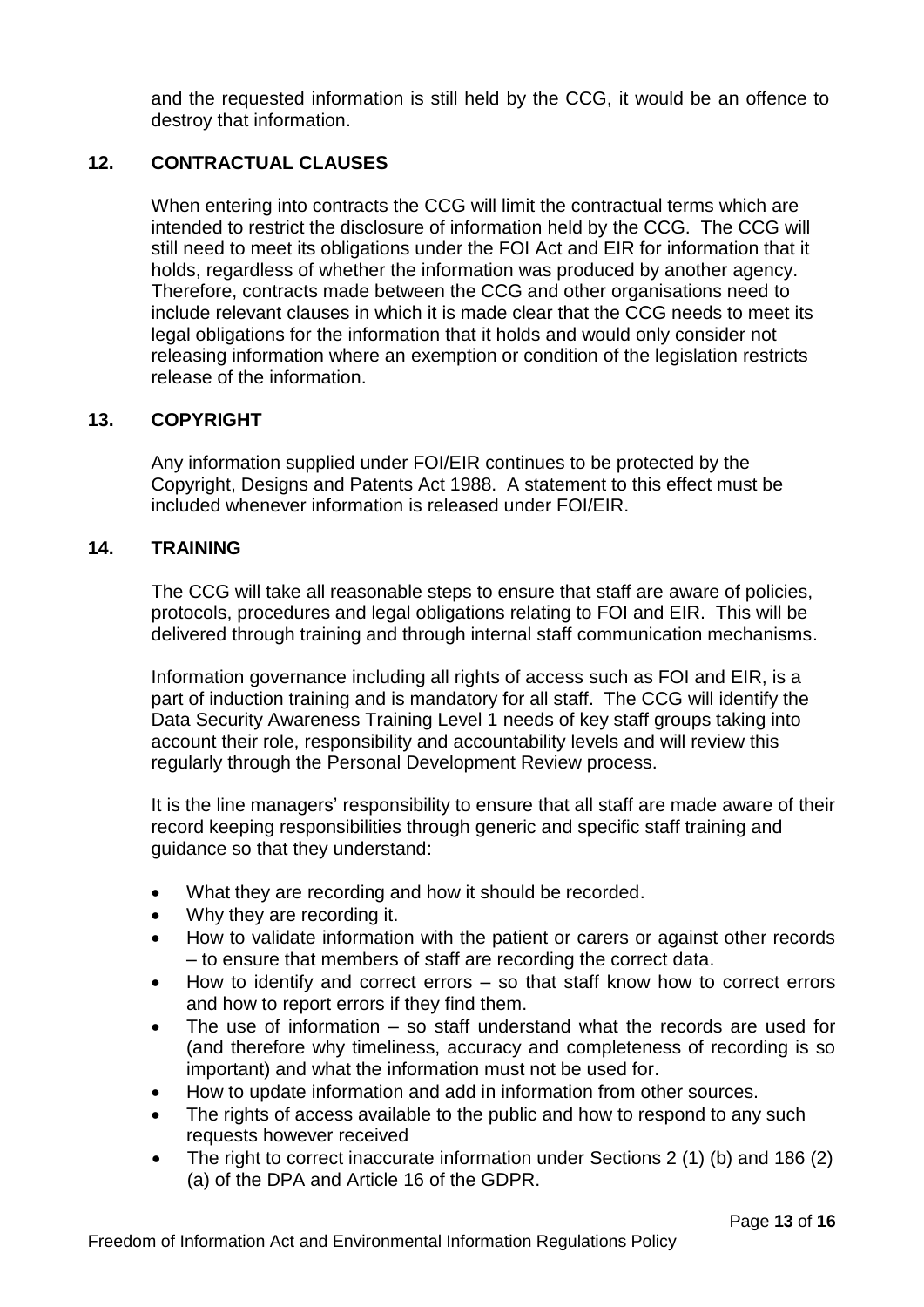The new GDPR rights incorporated into the DPA under Section 186 (2) (a) of that Act which refer to the right to object to processing under Articles 19 and 21 of the GDPR, the right to restrict processing under Article 18, and the right to rectification under Article 16. The rights to erasure (to be forgotten) under Article 17 of the GDPR and to data portability under Section 20 do not apply to personal data processed for FOIA purposes

All CCG staff will be made aware of their responsibilities for access to records, record-keeping and record management through generic and specific training programmes.

## **15. IMPLEMENTATION AND DISSEMINATION**

Following ratification by the CCG this policy will be disseminated to staff via the CCG's website and communication through in-house newsletters.

This policy will be reviewed every two years or in line with changes to relevant legislation or national guidance.

## **16. MONITORING COMPLIANCE WITH AND THE EFFECTIVENESS OF THE POLICY**

Performance indicators will include:

- The number of FOI requests completed within the statutory 20 working day timeframe
- The performance against the indicators will be reported to the CCG through the Information Governance Committee.

Incidents are reported and all serious FOI and EIR issues must be reported by the SIRO at Governing Body level and in the Annual Reports.

Any suspicion of fraud or bribery should be reported at the earliest available opportunity by contacting the CCG Counter Fraud Specialist at the following link: [Counter fraud](https://extranet.leedswestccg.nhs.uk/HRAndWorkforce/counter-fraud.htm)

## **17. HELP FOR STAFF**

Advice and guidance on any matters stemming from the Policy can be obtained by contacting: Leedsccg.foi@nhs.net

## **18. INCIDENT REPORTING**

Incidents relating to FOI and EIR including the processing of FOI and EIR requests and maintenance of the Publication Scheme need to be reported as set out in the Incident Reporting Policy. Potential Serious Incidents Requiring Investigation (SIRIs) need to be entered on the Incident reporting Module of the Data Security and Protection Toolkit.

## **19. ASSOCIATED DOCUMENTS (Policies, protocols and procedures)**

The CCG will produce appropriate policies, procedures and guidance relating to records management as required. This will include an Information Governance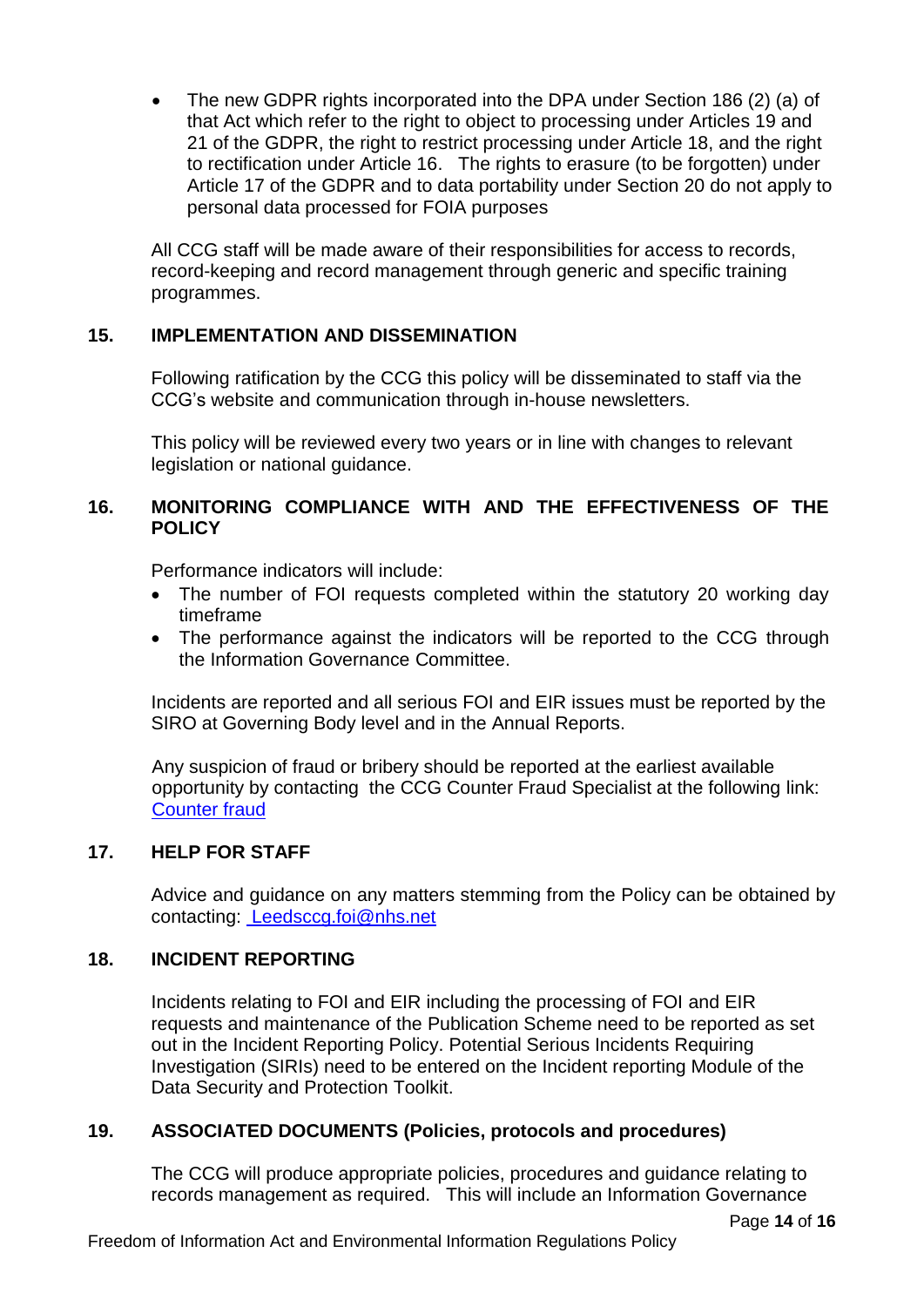Handbook which will be updated annually and which will be given to all staff.

This policy should be read in conjunction with;

- Information Governance Strategy
- Information Governance Policy and Management Framework
- Records Management and Information Lifecycle Policy
- Information Security Policy
- Network Security Policy
- Mobile Working Policy
- Risk Management Policy
- Incident Reporting Policy
- Business Continuity Plan
- Disciplinary Policy
- Anti-Fraud Policy
- Anti-Bribery Policy
- Whistle Blowing Policy
- Internet and Social Media Policy
- Email Policy

And their associated procedures (including but not limited to)

- Subject Access Request (Access to Health Records) Procedure
- Information Sharing Protocol
- Freedom of Information and EIR Procedures and associated Schedule of **Charges**
- Privacy Impact Assessment Procedure and supporting documents
- Safe Transfer Guidelines and Procedure

## **20. KEY LEGISLATION AND GUIDANCE**

## **20.1. Legal References**

All NHS records are classed as Public Records under the Public Records Act 1958. This provides statutory obligations upon the CCG. The organisation will take actions as necessary to comply with all its legal and professional obligations. The key legislation is listed below but is not limited to this list. To obtain additional guidance – please see contact details in Section 17 of this policy (Help for Staff).

- Data Protection Act 2018
- The General Data Protection Regulation (EU) 2016/679
- Access to Health Records Act 1990
- Freedom of Information Act 2000
- Environmental Information Regulations 2004
- Re-use of Public Sector Information Regulations 2015
- The Freedom of Information and Data Protection (Appropriate Limit and Fees) Regulations 2004.
- Human Rights Act 1998
- Protection of Freedoms Act 2012
- Public Records Act 1958